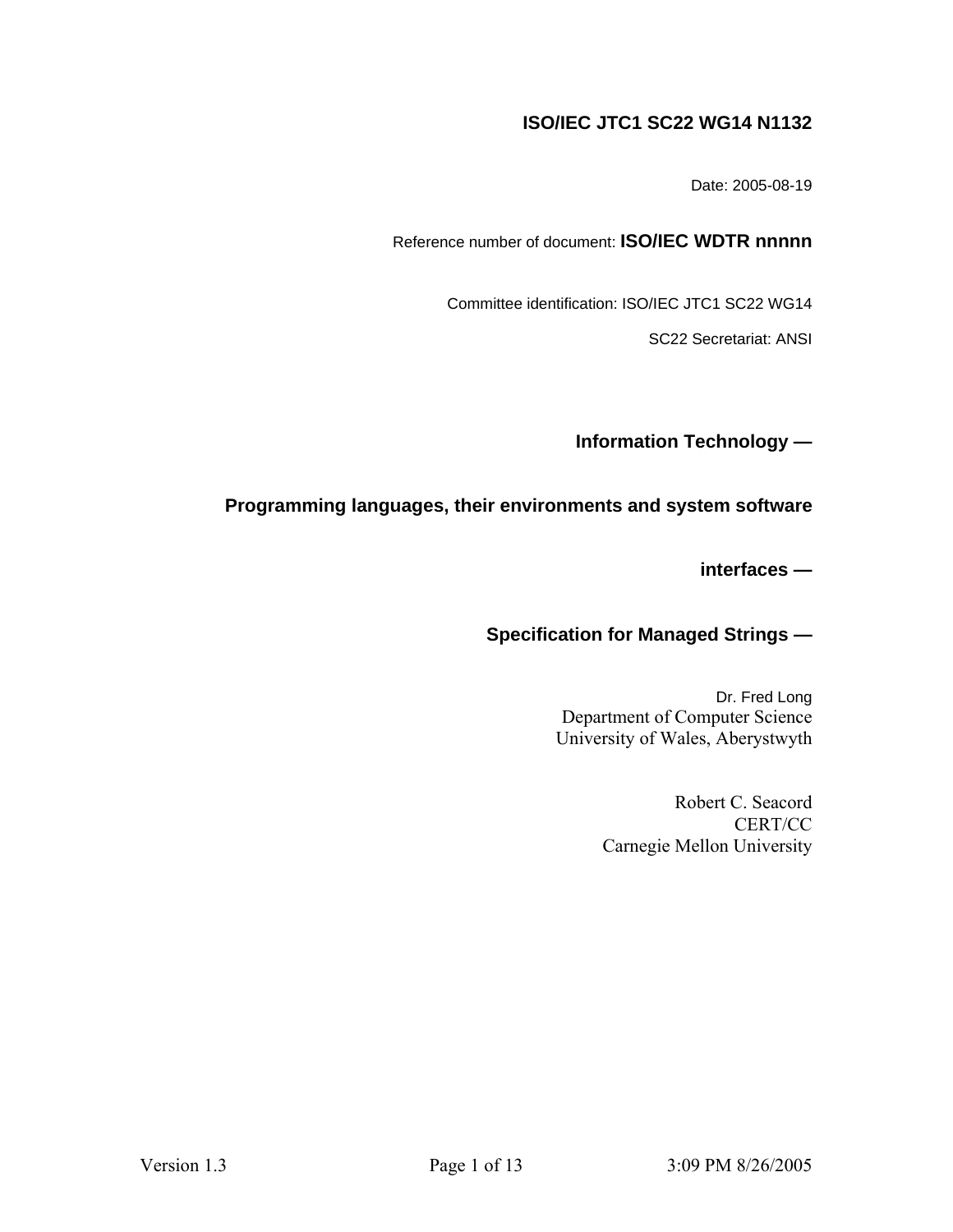# **1 Managed String handling <string\_m.h>**

# **1.1 Introduction**

# **1.1.1 String manipulation errors**

Many vulnerabilities in C programs arise through the use of the standard C string manipulating functions. String manipulation errors include buffer overflow through string copying, truncation errors, termination errors and improper data sanitization.

Buffer overflow can easily occur when copying strings if the fixed-length destination of the copy is not large enough to accommodate the source of the string. This is a particular problem when the source is user input, which is potentially unbounded. The usual programming practice is to allocate a character array that is generally large enough. The problem is that this can easily be exploited by malicious users who can supply a carefully crafted string that overflows the fixed length array in such a way that the security of the system is compromised. This is still the most common exploit in fielded code today.

In attempting to overcome the buffer overflow problem, some programmers try to limit the number of characters that are copied. This can result in strings being improperly truncated. This, in turn, results in a loss of data which may lead to a different type of software vulnerability.

A special case of truncation error is a termination error. Many of the standard C string functions rely on strings being null terminated. However, the length of a string does not include the null character. If just the non-null characters of a string are copied then the resulting string may become improperly terminated. A subsequent access may run off the end of the string and corrupt data that should not have been touched.

Finally, inadequate data sanitization can also lead to vulnerabilities. Many applications require data to be constrained not to contain certain characters. Very often, malicious users can be prevented from exploiting an application by ensuring that the illegal characters are not copied into the strings destined for the application.

# **1.1.2 Proposed solution**

A secure string library should provide facilities to guard against the problems described above. Furthermore, it should satisfy the following requirements:

- 1. Operations should succeed or fail unequivocally. There should be no undefined behavior.
- 2. The facilities should be familiar to C programmers so that they can easily be adopted and existing code easily converted.
- 3. There should be no surprises in using the facilities. The new facilities should have similar semantics to the standard C string manipulating functions. Again, this will help with the conversion of legacy code.

Of course, some compromise is needed in order to meet these requirements. For example, it is not possible to completely preserve the existing semantics and provide protection against the problems described above.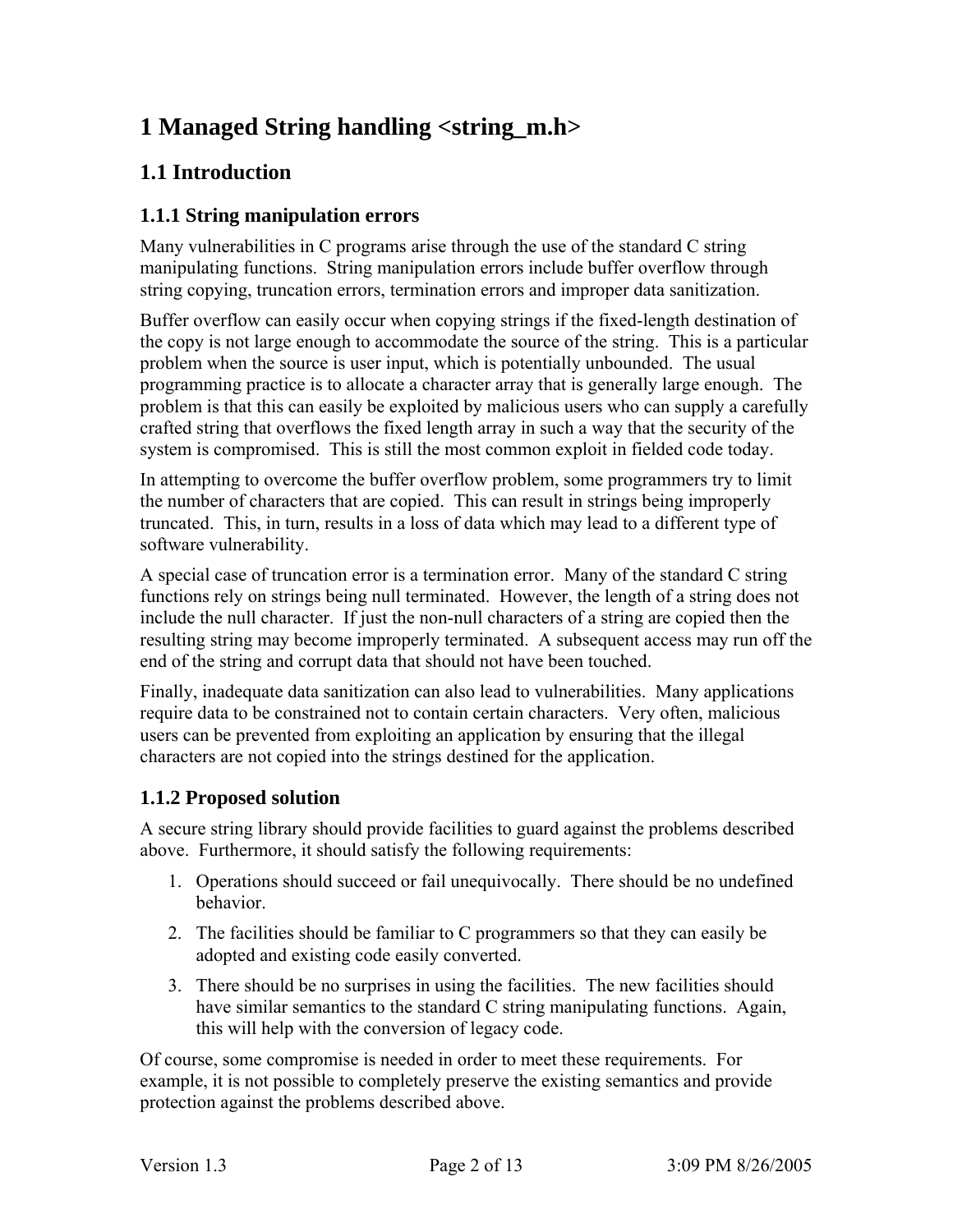Libraries that provide string manipulation functions can be categorized as static or dynamic. Static libraries rely on fixed-length arrays. A static approach cannot easily overcome the problems described. With a dynamic approach, strings are resized as necessary. This approach can more easily solve the problems, but a consequence is that memory can be exhausted if input is not limited. This can lead to denial-of-service attacks. Nevertheless, a dynamic managed string library is proposed since this leads to the most secure alternative.

# **1.1.3 The managed string library**

This managed string library was developed in response to the need for a string library that can improve the quality and security of newly developed C language programs while eliminating obstacles to widespread adoption and possible standardization.

The managed string library is based on a dynamic approach in that memory is allocated and reallocated as required. This approach eliminates the possibility of unbounded copies, null-termination errors, and truncation by ensuring there is always adequate space available for the resulting string (including the terminating null character). The one exception is if memory is exhausted, which is treated as a constraint violation. In this way, the managed string library accomplishes the goal of succeeding or failing loudly.

The managed string library also provides a built in mechanism for dealing with data sanitization by (optionally) ensuring that all characters in a string belong to a predefined set of "safe" characters.

# **2 Terms, definitions, and symbols**

For the purposes of this Technical Report, the following definitions apply. Other terms are defined where they appear in *italic* type. Terms explicitly defined in this Technical Reports are not to be presumed to refer implicitly to similar terms defined elsewhere. Terms not defined in this Technical Report are to be interpreted according to ISO/IEC 9899:1999 and ISO/IEC 2382−1. Mathematical symbols not defined in this Technical Report are to be interpreted according to ISO 31−11.

# **2.1 constraint**

restriction, either syntactic or semantic, by which the exposition of language elements is to be interpreted; or, requirement on a program when calling a library function.

# **3 Library**

# **3.1 Use of errno**

An implementation may set **errno** for the functions defined in this technical report, but is not required to.

# **3.2 Constraint Violations**

Most functions in this technical report include as part of their specification a list of constraints. These constraints are requirements on the program using the library.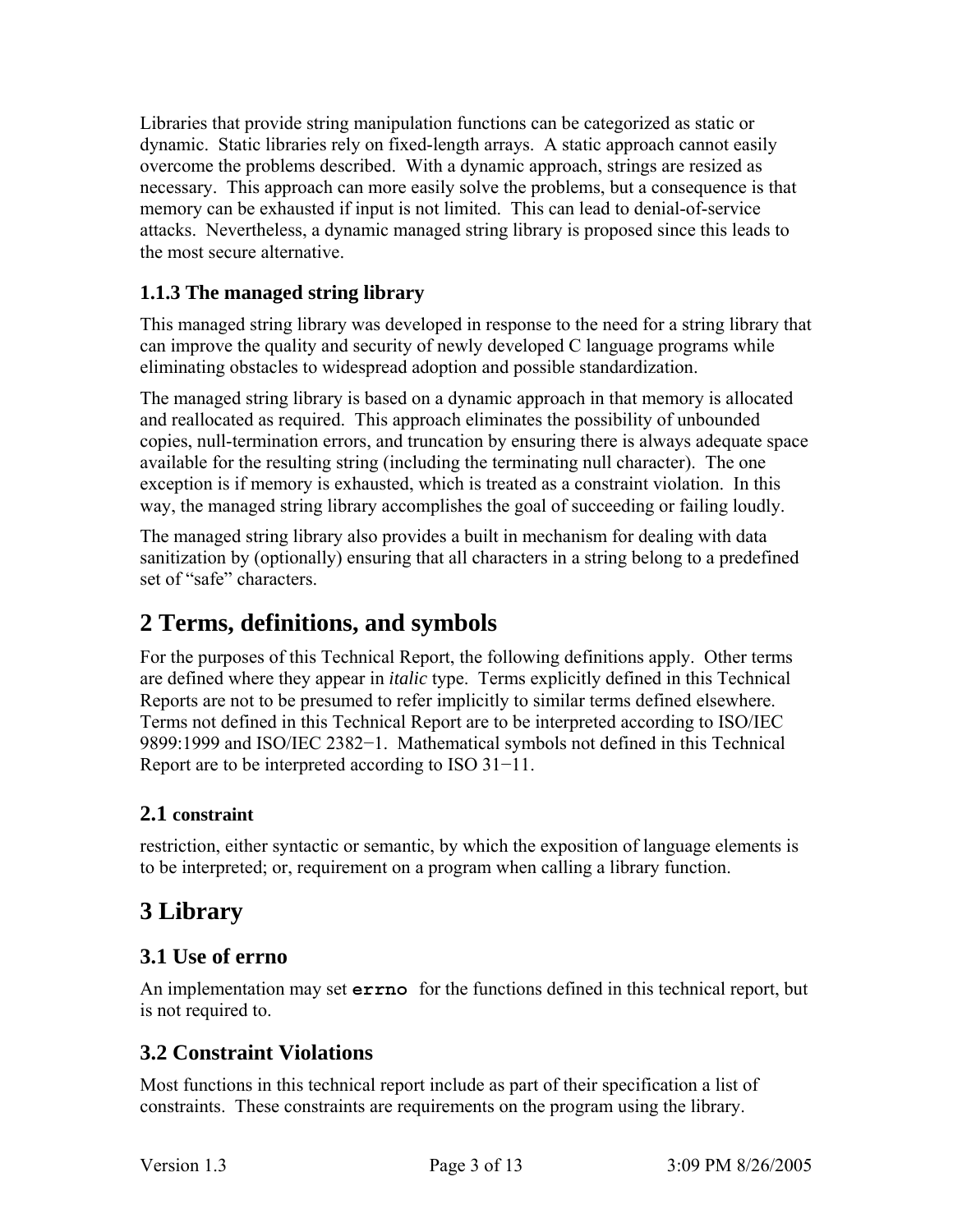Implementations shall check that the constraints specified for a function are met by the program. If a constraint is violated, the implementation shall call the currently registered constraint handler (see **set\_constraint\_handler** in **<stdlib.h>**). Multiple constraint violations in the same call to a library function result in only one call to the constraint handler. It is unspecified which one of the multiple constraint violations cause the handler to be called.

The constraint handler might not return. If the constraint handler does return, the library function whose constraint was violated should return some indication of failure as given in the function's specification.

Implementations are free to detect any case of undefined behavior and treat it as a constraint violation by calling the constraint handler. This license comes directly from the definition of undefined behavior.

# **3.3 Errors <errno.h>**

The header **<errno.h>** defines a type.

The type is **errno\_t**  which is type **int**.

# **4 Library functions**

# **4.1 Utility functions**

# **4.1.1 The isnullstr\_m function**

#### **Synopsis**

**#include <string\_m.h> errno\_t isnullstr\_m(const string\_m s, int \*nullstr);** 

# **Constraints**

**s** shall not be a null pointer. **s** shall reference a valid managed string. **nullstr** shall not be a null pointer.

# **Description**

The **isnullstr\_m** function tests whether the string represented by **s** is null and delivers this result in the parameter referenced by **nullstr**, given the managed string **s**.

# **Returns**

The **isnullstr** m function returns zero if there was no constraint violation. Otherwise, a non-zero value is returned.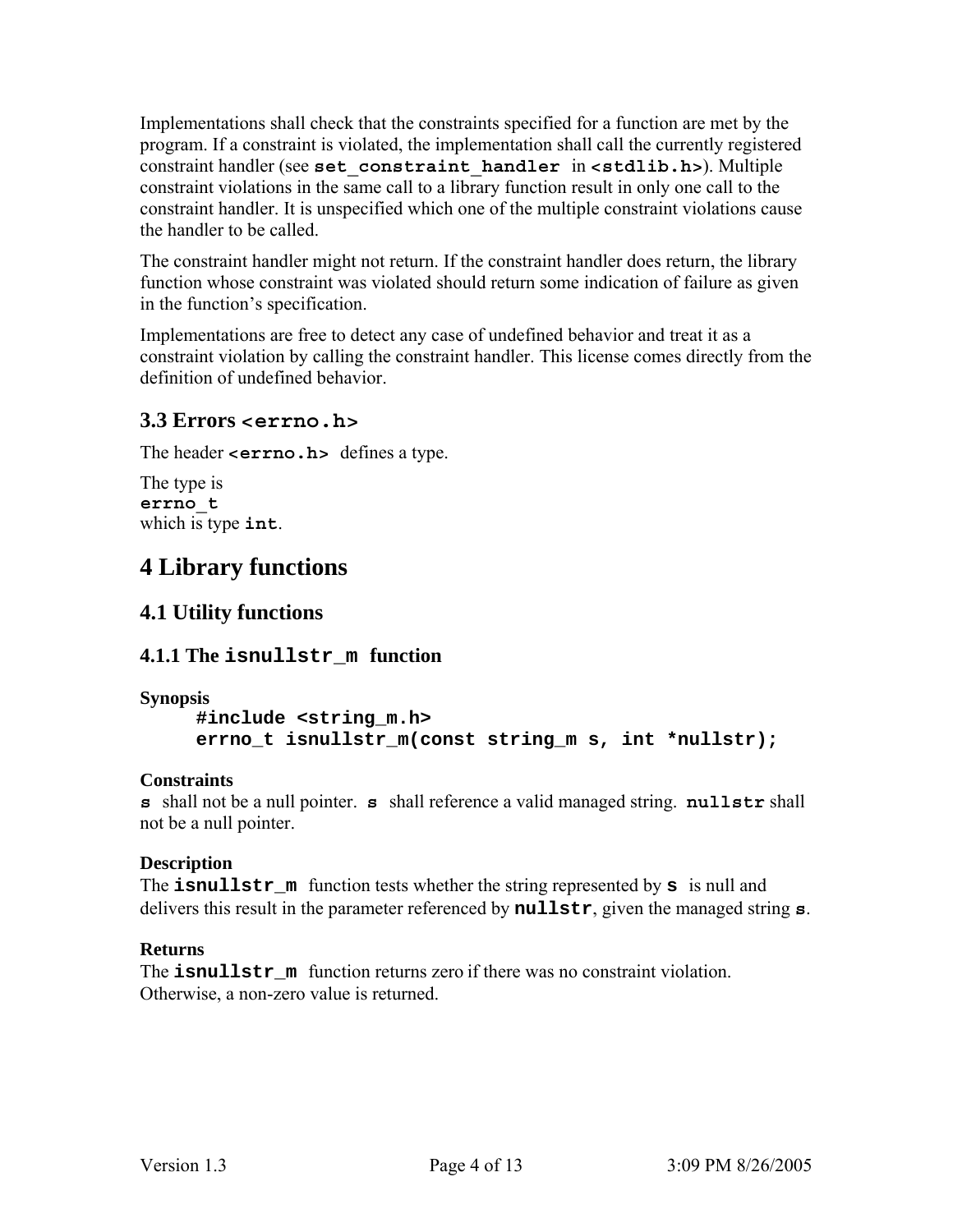### **4.1.2 The isemptystr\_m function**

#### **Synopsis**

**#include <string\_m.h> errno\_t isemptystr\_m(const string\_m s, int \*emptystr);** 

#### **Constraints**

**s** shall not be a null pointer. **s** shall reference a valid managed string. **nullstr** shall not be a null pointer.

#### **Description**

The **isemptystr\_m** function tests whether the string represented by **s** is empty and delivers this result in the parameter referenced by **emptystr**, given the managed string **s**.

#### **Returns**

The **isemptystr** m function returns zero if there was no constraint violation. Otherwise, a non-zero value is returned.

#### **4.1.3 The strcreate\_m function**

#### **Synopsis**

```
#include <string_m.h> 
errno_t strcreate_m(string_m *s, const char *cstr);
```
#### **Constraints**

There shall be sufficient memory available to create the managed string **s**. **cstr** shall contain only valid characters.

#### **Description**

The **strcreate\_m** function creates a managed string, referenced by **s**, given a conventional string **cstr** (which may be null or empty).

#### **Returns**

The **strcreate** m function returns zero if there was no constraint violation. Otherwise, a non-zero value is returned.

#### **4.1.4 The strdelete\_m function**

#### **Synopsis**

**#include <string\_m.h> errno\_t strdelete\_m(string\_m \*s);** 

#### **Constraints**

**s** shall not be a null pointer.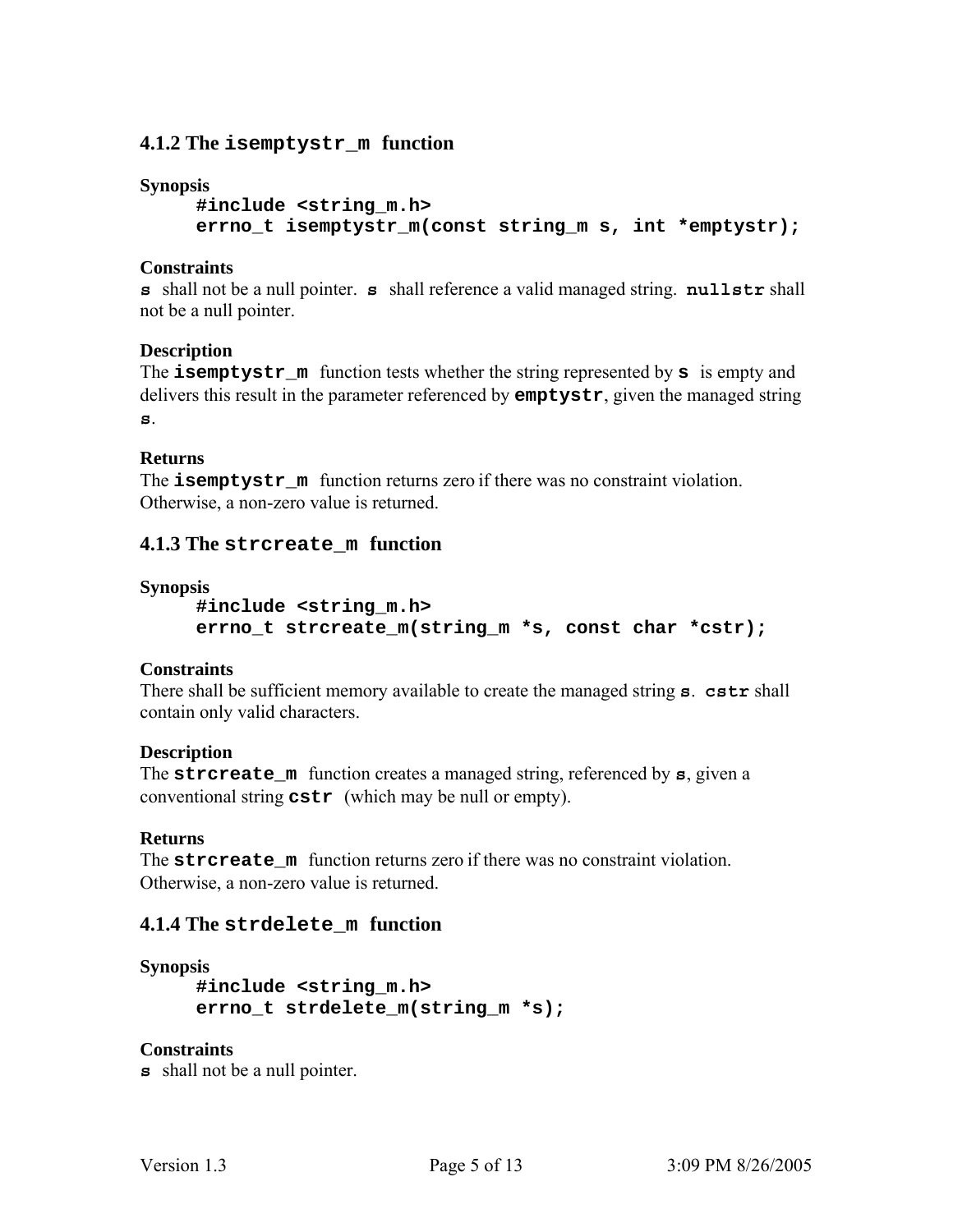# **Description**

The **strdelete\_m** function deletes the managed string referenced by **s** (which may be null or empty).

# **Returns**

The **strdelete** m function returns zero if there was no constraint violation. Otherwise, a non-zero value is returned.

# **4.1.5 The strlen\_m function**

### **Synopsis**

```
#include <string_m.h> 
errno_t strlen_m(const string_m s, size_t *size);
```
### **Constraints**

**s** shall not be a null pointer. **s** shall not represent a null string. **size** shall not be a null pointer.

### **Description**

The **strlen** m function computes the length of the string represented by the managed string **s** and stores the result into the variable referenced by **size**.

### **Returns**

The **strlen** m function returns zero if there was no constraint violation. Otherwise, a non-zero value is returned.

# **4.1.6 The getstr\_m function**

#### **Synopsis**

```
#include <string_m.h> 
errno_t getstr_m(const string_m s, char **string);
```
#### **Constraints**

**s** shall not be a null pointer. **s** shall reference a valid managed string. **string** shall not be a null pointer. If there is a constraint violation, then the array (if any) pointed to by **string** is not modified.

#### **Description**

The **getstr\_m** function delivers a conventional string into the variable referenced by **string**, given the managed string **s**.

#### **Returns**

The **getstr** m function returns zero if there was no constraint violation. Otherwise, a non-zero value is returned.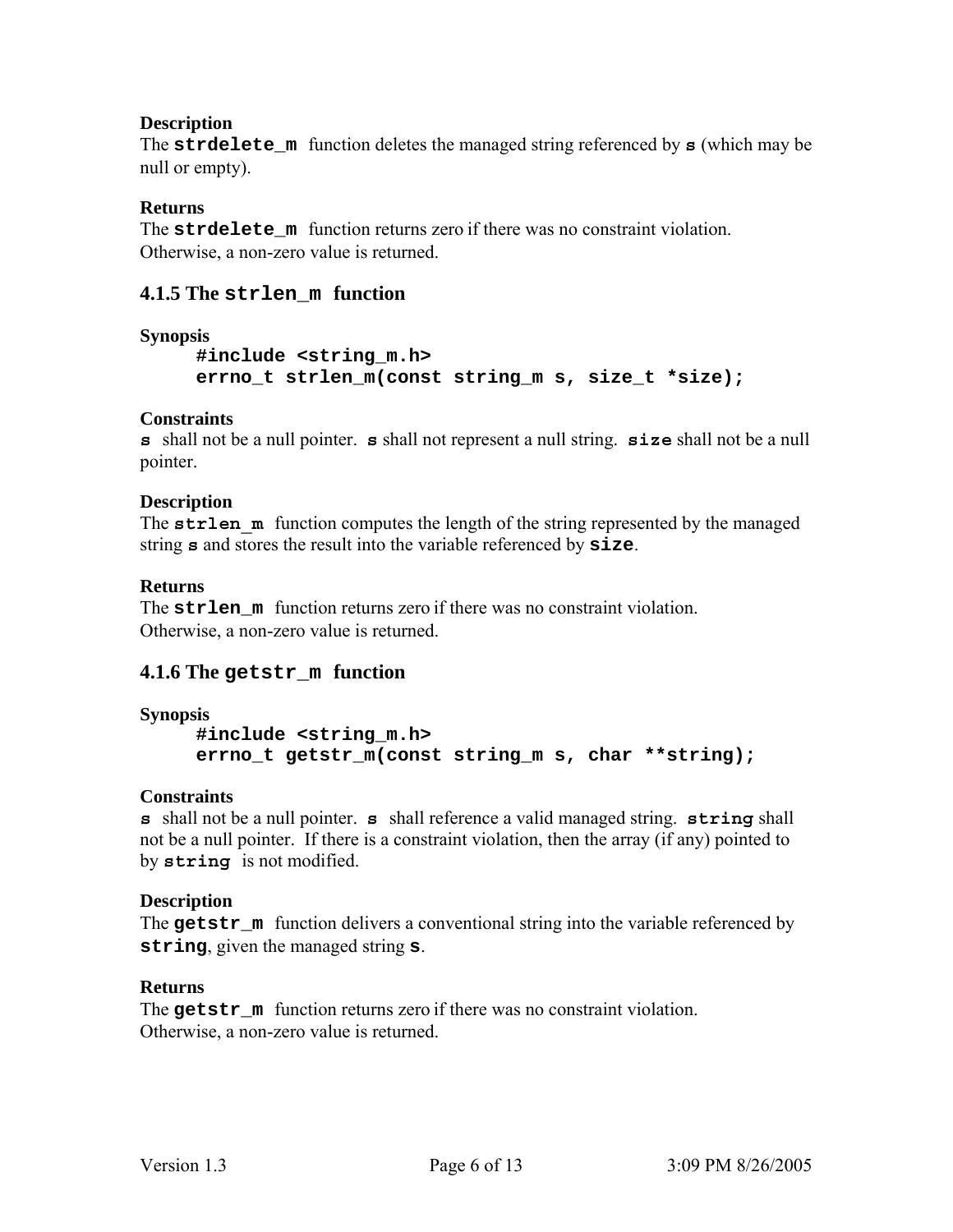# **4.1.7 The strdup\_m function**

#### **Synopsis**

**#include <string\_m.h> errno\_t strdup\_m(string\_m \*s1, const string\_m s2);** 

### **Constraints**

There shall be sufficient memory available to create the managed string **s1**. **s2** shall not be null and shall reference a valid managed string.

### **Description**

The **strdup\_m** function creates a duplicate of the managed string **s2** (including the terminating null character) in the managed string **s1**.

### **Returns**

The **strdup** m function returns zero if there was no constraint violation. Otherwise, a non-zero value is returned.

# **4.2 Copying functions**

# **4.2.1 The strcpy\_m function**

**Synopsis** 

**#include <string\_m.h> errno\_t strcpy\_m(string\_m s1, const string\_m s2);** 

#### **Constraints**

Neither **s1** nor **s2** shall be null. There shall be sufficient memory available to create the managed string **s1**. **s2** shall reference a valid managed string. **s2** shall contain only valid characters.

#### **Description**

The **strcpy\_m** function copies the string represented by the managed string **s2**  (including the terminating null character) into the string represented by the managed string **s1**.

#### **Returns**

The **strcpy** m function returns zero if there was no constraint violation. Otherwise, a non-zero value is returned.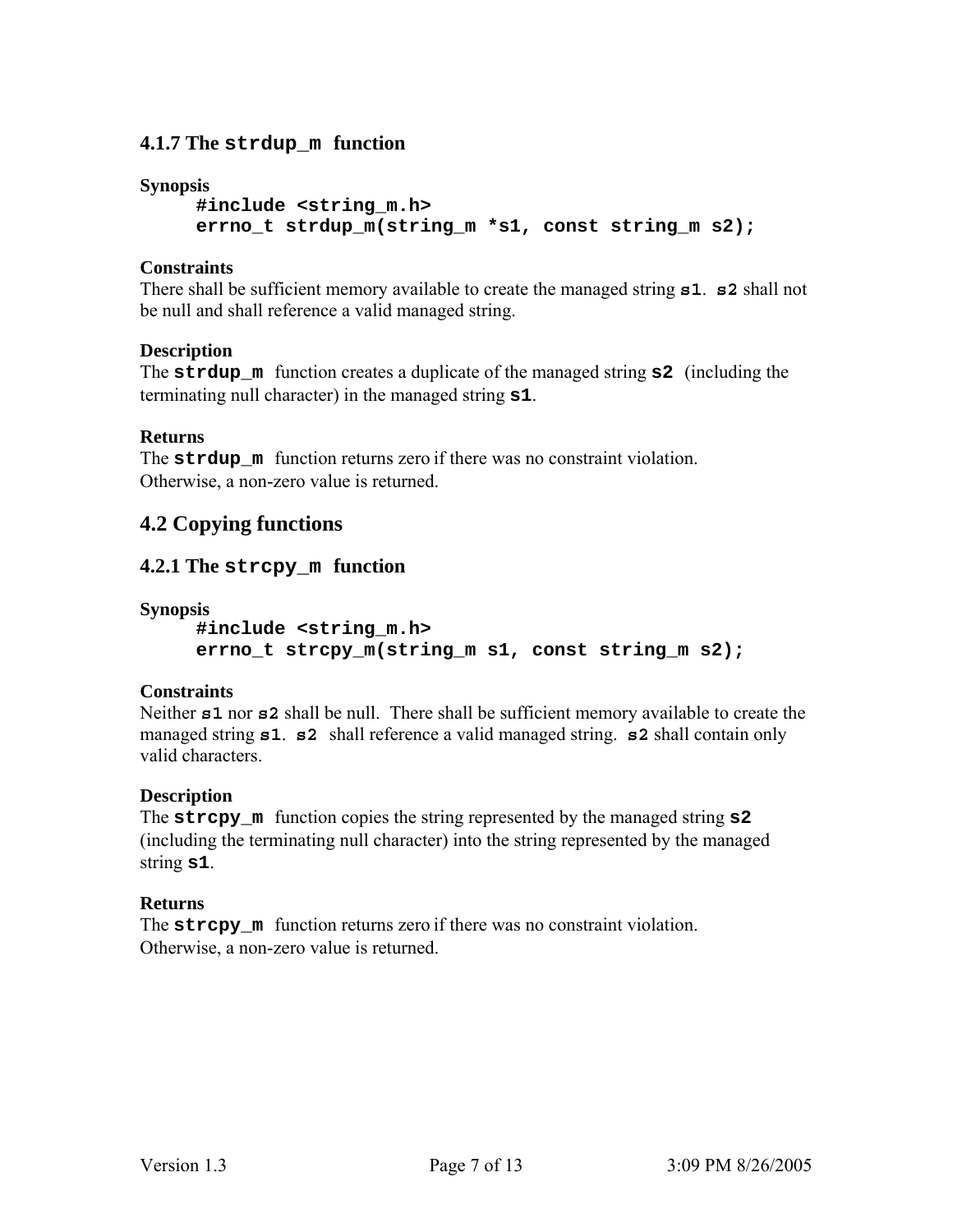**4.2.2 The strncpy\_m function** 

```
Synopsis 
     #include <string_m.h> 
     errno_t strncpy_m (string_m s1, 
                 const string_m s2, 
                 size_t n);
```
# **Constraints**

Neither **s1** nor **s2** shall be null. There shall be sufficient memory available to create the managed string **s1**. **s2** shall reference a valid managed string. **s2** shall contain only valid characters.

# **Description**

The **strncpy\_m** function copies not more than **n** characters (characters that follow a null character are not copied) from the string represented by the managed string **s2** to the string represented by the managed string **s1**. If the string represented by **s2** is a string that is shorter than **n** characters, null characters are appended to the copy in the array pointed to by **s1**, until **n** characters in all have been written.

# **Returns**

The **strncpy** m function returns zero if there was no constraint violation. Otherwise, a non-zero value is returned.

# **4.3 Concatenation functions**

# **4.3.1 The strcat\_m function**

**Synopsis** 

```
#include <string_m.h> 
errno_t strcat_m(string_m s1, const string_m s2);
```
# **Constraints**

Neither **s1** nor **s2** shall be null. Neither **s1** nor **s2** shall represent the null string. There shall be sufficient memory available to create the managed string **s1**. **s2** shall reference a valid managed string. **s2** shall contain only valid characters.

# **Description**

The **strcat** m function concatenates the string represented by the managed string **s2** (including the terminating null character) onto the string represented by the managed string **s1**.

# **Returns**

The **streat** m function returns zero if there was no constraint violation. Otherwise, a non-zero value is returned.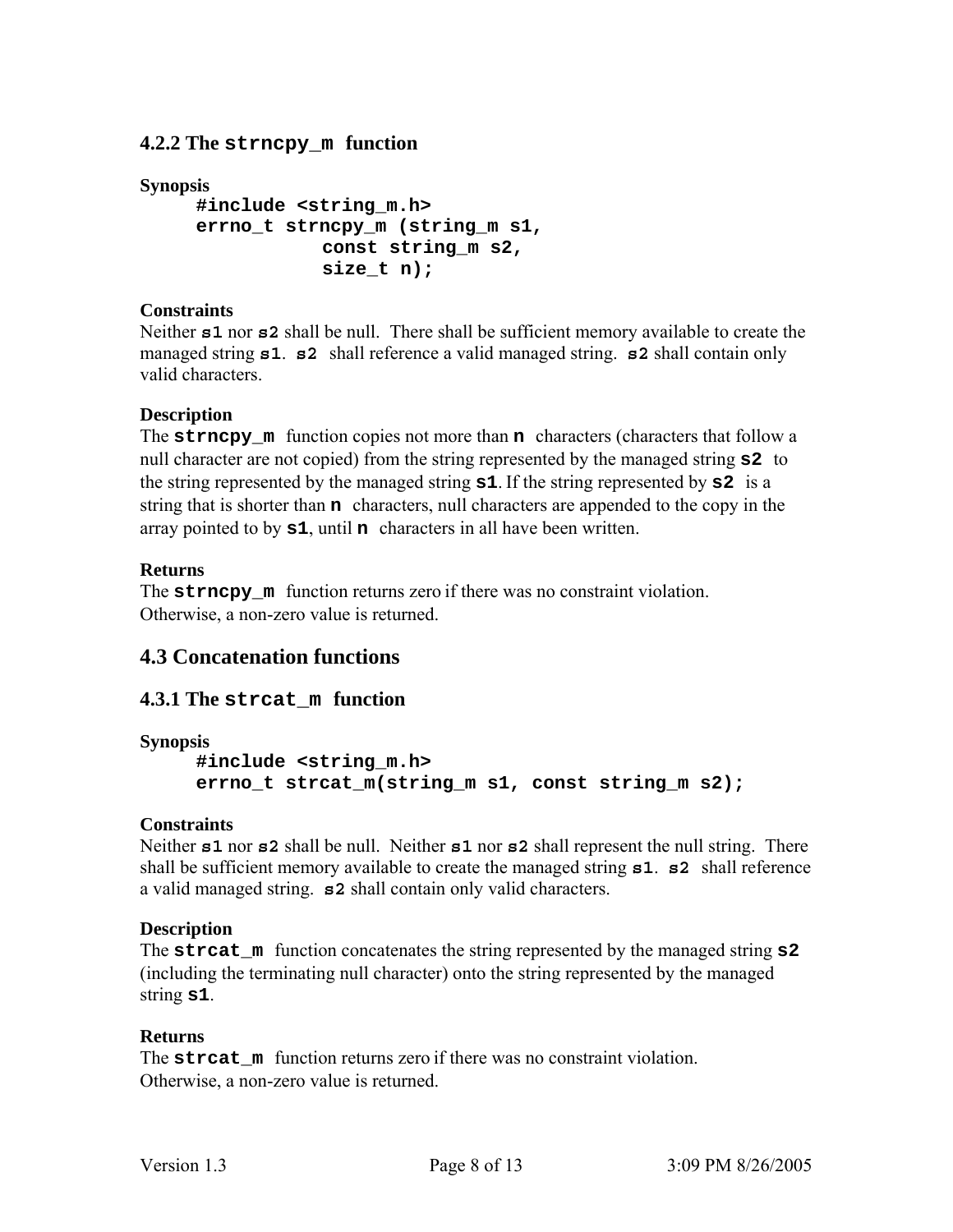# **4.3.2 The strncat\_m function**

### **Synopsis**

```
#include <string_m.h> 
errno_t strncat_m (string_m s1, 
            const string_m s2, 
            size_t n);
```
### **Constraints**

Neither **s1** nor **s2** shall be null. Neither **s1** nor **s2** shall represent the null string. There shall be sufficient memory available to create the managed string **s1**. **s2** shall reference a valid managed string. **s2** shall contain only valid characters.

### **Description**

The **strncat\_m** function appends not more than **n** characters (a null character and characters that follow it are not appended) from the string represented by the managed string **s2** to the end of the string represented by the managed string **s1**. The initial character of the string represented by **s2** overwrites the null character at the end of the string represented by **s1**. A terminating null character is always appended to the result. If copying takes place between objects that overlap, the behavior is undefined.

### **Returns**

The **strncat** m function returns zero if there was no constraint violation. Otherwise, a non-zero value is returned.

# **4.4 Comparison functions**

The sign of a nonzero value delivered by the comparison functions **strcmp\_m**, and **strncmp\_m** is determined by the sign of the difference between the values of the first pair of characters (both interpreted as **unsigned char**) that differ in the objects being compared.

# **4.4.1 The strcmp\_m function**

```
Synopsis 
     #include <string_m.h> 
     errno_t strcmp_m (const string_m s1, 
                 const string_m s2 
                 int *cmp);
```
#### **Constraints**

**cmp** shall not be null. Neither **s1** nor **s2** shall be null. Neither **s1** nor **s2** shall represent the null string.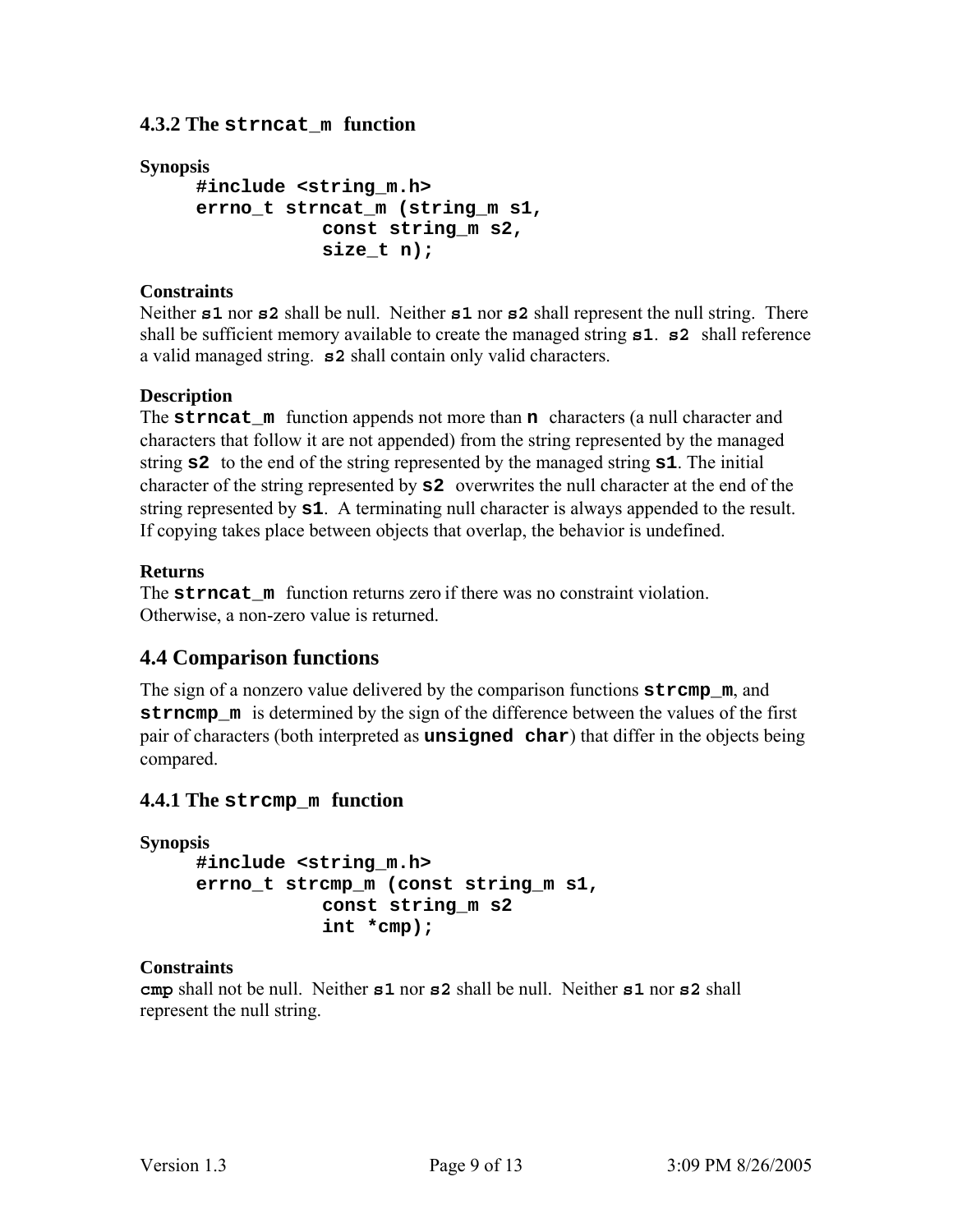# **Description**

The **strcmp\_m** function compares the string represented by the managed string **s1** to the string represented by the managed string **s2**, and delivers the result in the variable **cmp**.

# **Returns**

The **stramp** m function returns zero if there was no constraint violation. Otherwise, a non-zero value is returned.

# **4.4.2 The strcoll\_m function**

```
Synopsis
```
**#include <string\_m.h> errno\_t strcoll\_m (const string\_m s1, const string\_m s2 int \*cmp);** 

# **Constraints**

**cmp** shall not be null. Neither **s1** nor **s2** shall be null. Neither **s1** nor **s2** shall represent the null string.

# **Description**

The **strcoll\_m** function compares the string represented by the managed string **s1**  to the string represented by the managed string **s2**, both interpreted as appropriate to the **LC\_COLLATE** category of the current locale, and delivers the result in the variable **cmp**.

# **Returns**

The **streoll** m function returns zero if there was no constraint violation. Otherwise, a non-zero value is returned.

# **4.4.3 The strncmp\_m function**

```
Synopsis 
     #include <string_m.h> 
     errno_t strncmp_m (const string_m s1, 
                 const string_m s2, 
                 size_t n 
                 int *cmp);
```
# **Constraints**

**cmp** shall not be null. Neither **s1** nor **s2** shall be null. Neither **s1** nor **s2** shall represent the null string.

# **Description**

The **strncmp m** function compares not more than **n** characters (characters that follow a null character are not compared) from the string represented by the managed string **s1**  to the string represented by the managed string **s2**.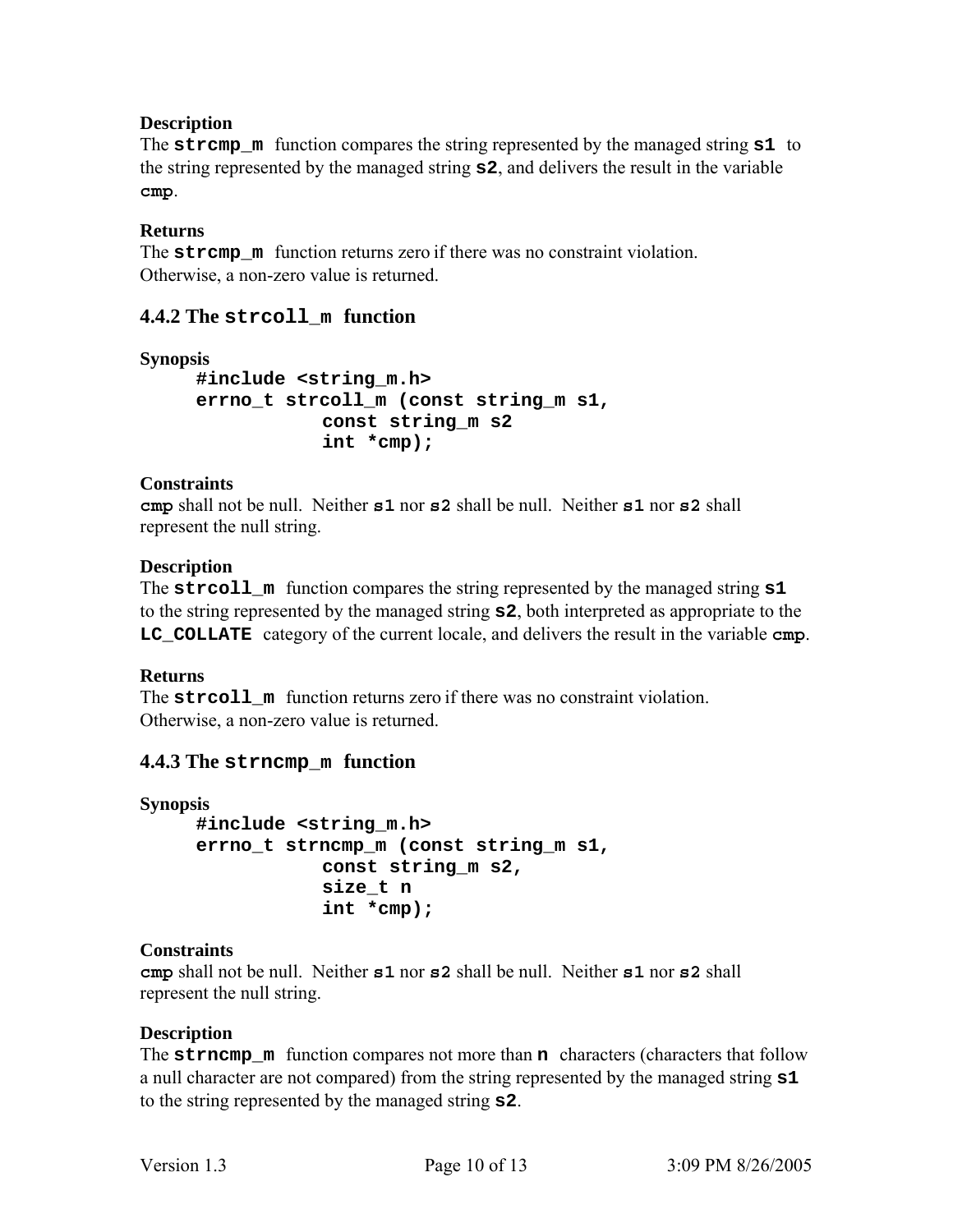# **Returns**

The **strncmp** m function returns zero if there was no constraint violation. Otherwise, a non-zero value is returned.

# **4.5 Search functions**

# **4.5.1 The strtok\_m function**

```
Synopsis 
     #include <string_m.h> 
     errno_t strtok_m(string_m token, 
                 string_m str, 
                 const string_m delim, 
                 string_m ptr);
```
# **Constraints**

None of **token**, **str**, **delim**, **ptr** shall be null. There shall be sufficient memory available to create the managed string **token**.

### **Description**

The **strtok\_m** function scans the string represented by **str**. The substring of **str**  up to but not including the first occurrence of any of the characters contained in the string represented by **delim** is returned as the string represented by **token**. The remainder of the string represented by **str** (after but not including the first character found from **delim**) is returned as the string represented by **ptr**.

#### **Returns**

The **strtok** m function returns zero if there was no constraint violation. Otherwise, a non-zero value is returned.

# **4.6 Sanitization functions**

# **4.6.1 The setcharset function**

```
Synopsis 
     #include <string_m.h> 
     errno_t setcharset(const string_m s);
```
#### **Constraints**

**s** shall not be null. There shall be sufficient memory available to create the managed string **s**. **s** shall not represent the null string. **s** shall reference a valid managed string.

# **Description**

The **setcharset** function sets the set of allowable characters to be those in the string represented by **s** (which may be empty).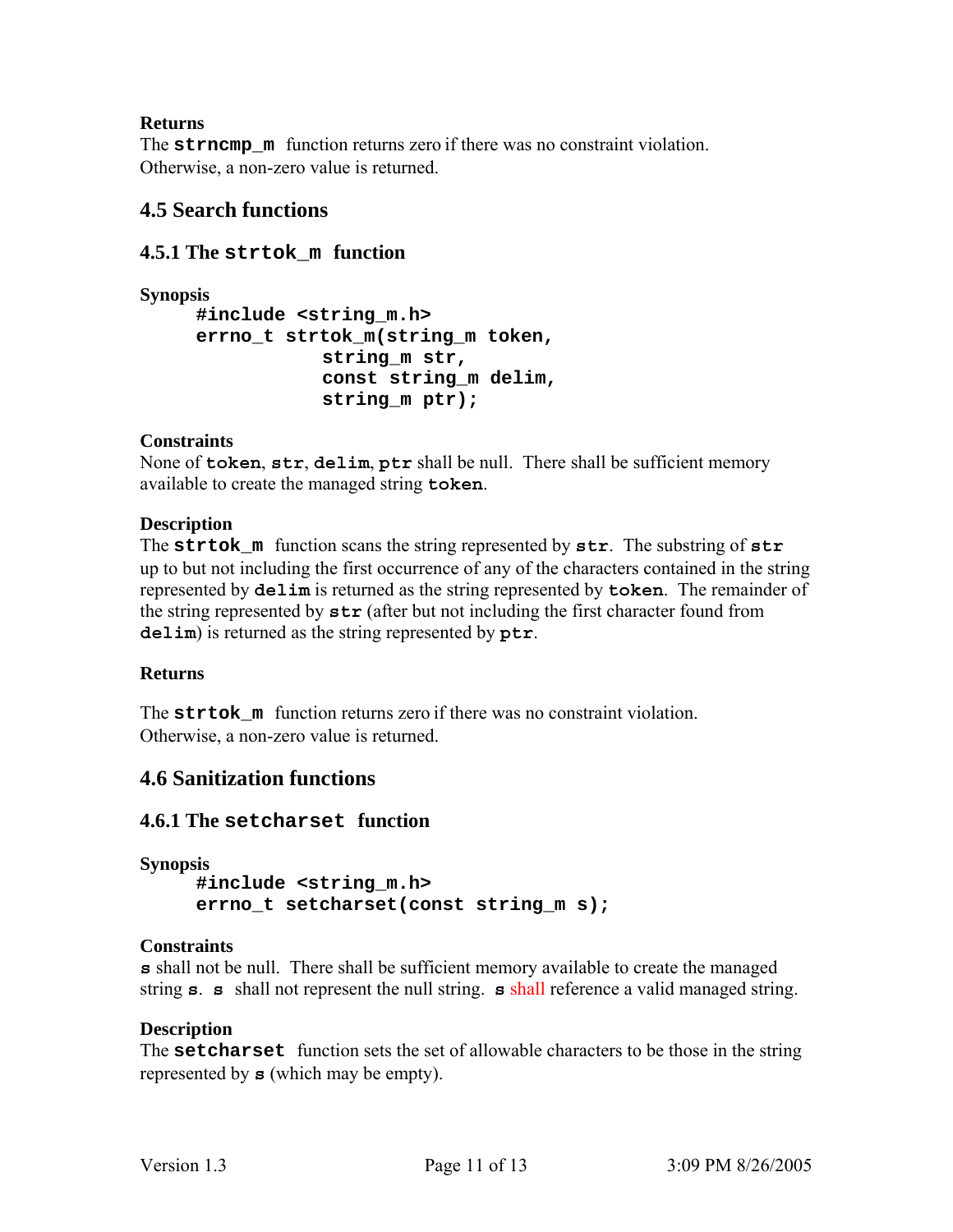# **Returns**

The **setcharset** function returns zero if there was no constraint violation. Otherwise, a non-zero value is returned.

# **4.7 Printing to string functions**

# **4.7.1 The sprintf\_m function**

**Synopsis** 

```
#include <string_m.h> 
errno_t sprintf_m(string_m buf, const string_m fmt, 
            ...);
```
# **Constraints**

Neither **buf** nor **fmt** shall be null. **fmt** shall reference a valid managed string. The represented by **fmt** shall represent a valid format compatible with the arguments after **fmt**. There shall be sufficient memory available to create the managed string **buf**.

# **Description**

The **sprint\_m** function formats its parameters after the second parameter into a string according to the format contained in the string represented by the managed string **fmt** and delivers the result in the string represented by the managed string **buf**.

# **Returns**

The **sprintf** m function returns zero if there was no constraint violation. Otherwise, a non-zero value is returned.

# **4.7.2 The vsprintf\_m function**

**Synopsis** 

**#include <string\_m.h> errno\_t vsprintf\_m(string\_m buf, const string\_m fmt, va\_list args);** 

# **Constraints**

Neither **buf** nor **fmt** shall be null. **fmt** shall reference a valid managed string. The string represented by **fmt** shall represent a valid format compatible with the arguments **args**. There shall be sufficient memory available to create the managed string **buf**.

# **Description**

The **vsprintf\_m** function formats its parameters **args** into a string according to the format contained in the string represented by the managed string **fmt** and delivers the result in the string represented by the managed string **buf**.